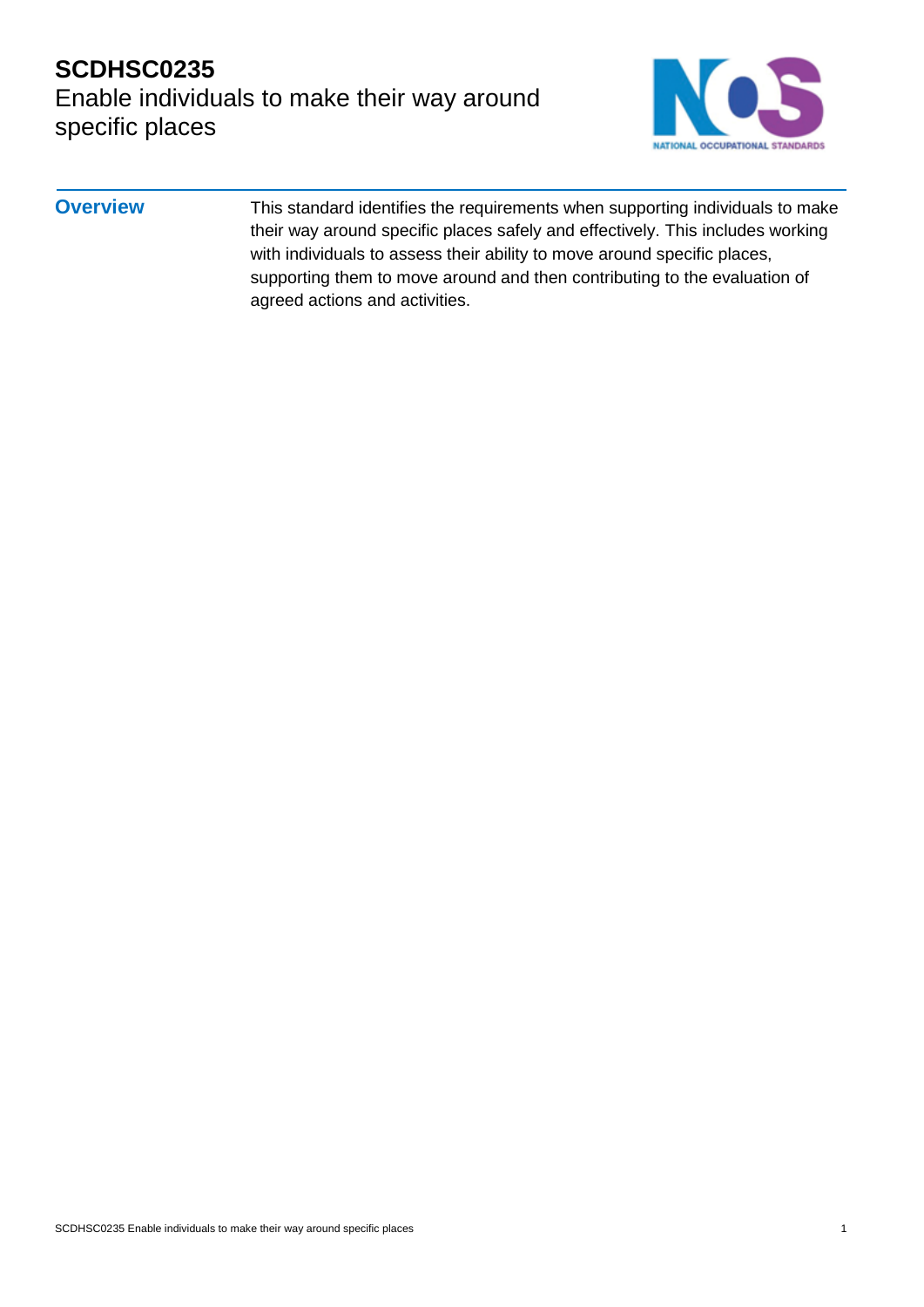| <b>Performance</b>   |                                  |                                                                                                                                                                                                                        |
|----------------------|----------------------------------|------------------------------------------------------------------------------------------------------------------------------------------------------------------------------------------------------------------------|
| criteria             |                                  | Work with the individual to complete assessments for making their way<br>around specific places                                                                                                                        |
| You must be able to: | P <sub>1</sub>                   | access information and advice that will help you work with the<br>individual to assess their skills and abilities in making their way<br>around specific places                                                        |
|                      | P <sub>2</sub>                   | support the individual to identify the outcomes they want to achieve<br>in making their way around specific places and the skills and<br>abilities they have for doing so                                              |
|                      | P <sub>3</sub>                   | support the individual to communicate their preferences in relation<br>to making their way around specific places, taking account of their<br>desired outcomes, their specific needs and any aids that are<br>required |
|                      | P <sub>4</sub>                   | work with the individual to identify the environmental barriers<br>presented by specific places                                                                                                                        |
|                      | P <sub>5</sub>                   | support the individual to identify barriers that relate to their own<br>circumstances or needs                                                                                                                         |
|                      | P <sub>6</sub>                   | work with the individual to assess the risks involved in making their<br>way around specific places                                                                                                                    |
|                      | P7                               | support the individual and key people to identify existing networks<br>which could provide support and any additional support required                                                                                 |
|                      | P <sub>8</sub><br>P <sub>9</sub> | seek additional support for assessments outside your competence<br>record assessments within confidentiality agreements and<br>according to legal and work setting requirements                                        |
|                      |                                  | Support the individual to make their way around specific places                                                                                                                                                        |
| You must be able to: | P <sub>10</sub>                  | work in ways that promote active participation to support the<br>individual in making their way around specific places, taking<br>account of their preferences, needs and agreed actions or activities                 |
|                      | P11                              | support the individual to use what they have learned to enhance<br>their movement around specific places                                                                                                               |
|                      | P <sub>12</sub>                  | support the individual to identify and explore barriers to progress                                                                                                                                                    |
|                      | P <sub>13</sub>                  | support the individual to adapt existing skills to enable them to<br>move around specific places                                                                                                                       |
|                      | P14                              | give positive and constructive feedback to the individual when they<br>are carrying out agreed actions or activities                                                                                                   |
|                      | P <sub>15</sub>                  | offer encouragement to the individual when they are having<br>difficulties                                                                                                                                             |
|                      | P <sub>16</sub>                  | seek additional help and advice for any problems that you are not<br>competent to deal with                                                                                                                            |
|                      | P <sub>17</sub>                  | support the individual and key people to identify further actions,                                                                                                                                                     |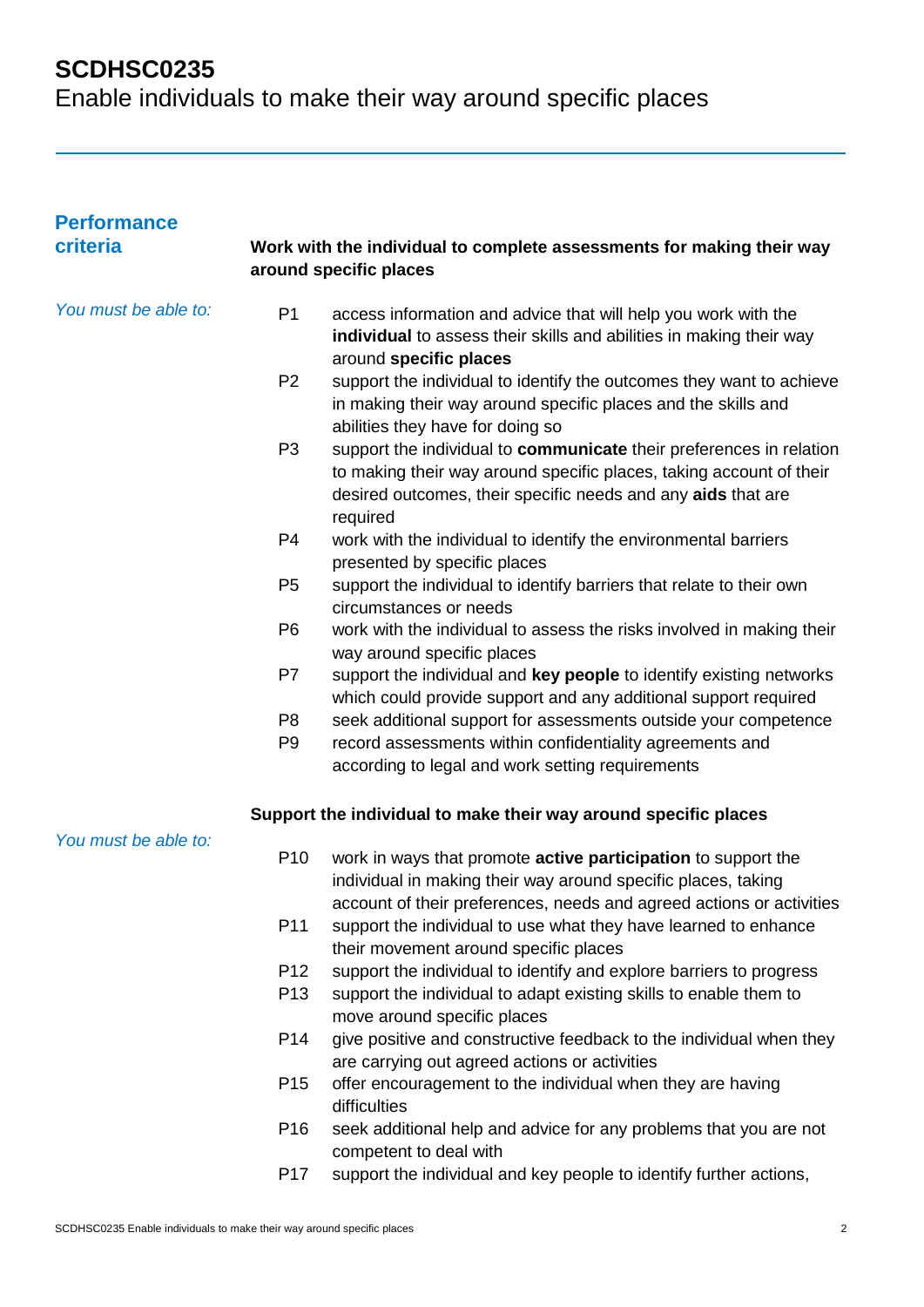Enable individuals to make their way around specific places

activities and help that could assist the individual to make their way around specific places

#### **Contribute to the evaluation of actions and activities to enhance mobility**

| You must be able to: |  |
|----------------------|--|
|                      |  |
|                      |  |

- P18 seek feedback from the individual, key people and **others** about the actions or activities the individual has undertaken
- P19 seek feedback from the individual, key people and others about the actions or activities undertaken and how well they helped to achieve desired outcomes
- P20 use your own observations to note progress achieved
- P21 check with the individual and others that your observations are accurate
- P22 seek feedback from the individual, key people and others about the support you have given
- P23 work with the individual to evaluate their progress and identify anything that could help further
- P24 provide feedback on your observations to the appropriate people, indicating where changes could be made to help future progress
- P25 seek additional help and advice in areas where you are not competent to contribute
- P26 report on observations, evaluations and outcomes, within confidentiality agreements and according to legal and work setting requirements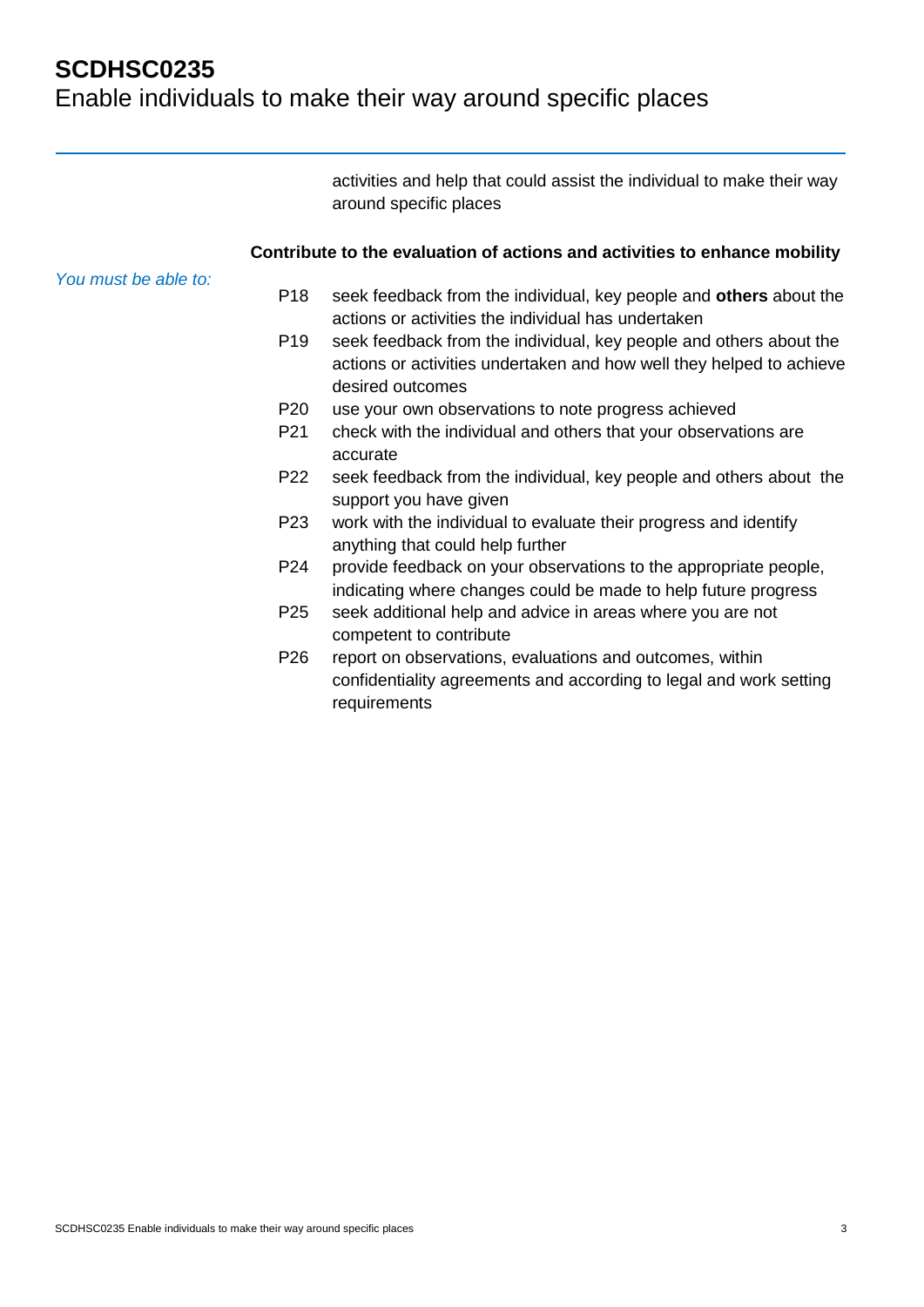| <b>Knowledge and</b><br>understanding |                 |                                                                                                                                                    |
|---------------------------------------|-----------------|----------------------------------------------------------------------------------------------------------------------------------------------------|
|                                       | <b>Rights</b>   |                                                                                                                                                    |
| You need to know and<br>understand:   | K <sub>1</sub>  | Work setting requirements on equality, diversity, discrimination and<br>human rights                                                               |
|                                       | K <sub>2</sub>  | Your role supporting rights, choices, wellbeing and active<br>participation                                                                        |
|                                       | K <sub>3</sub>  | your duty to report anything you notice people do, or anything they<br>fail to do, that could obstruct individuals' rights                         |
|                                       | K4              | the actions to take if you have concerns about discrimination                                                                                      |
|                                       | K <sub>5</sub>  | the rights that individuals have to make complaints and be<br>supported to do so                                                                   |
| You need to know and                  |                 | How you carry out your work                                                                                                                        |
| understand:                           | K <sub>6</sub>  | codes of practice, standards, frameworks and guidance relevant to<br>your work and the content of this standard                                    |
|                                       | K7              | the main items of legislation that relate to the content of this<br>standard within your work role                                                 |
|                                       | K <sub>8</sub>  | your own background, experiences and beliefs that may affect the<br>way you work                                                                   |
|                                       | K <sub>9</sub>  | your own roles and responsibilities with their limits and boundaries                                                                               |
|                                       | K <sub>10</sub> | who you must report to at work                                                                                                                     |
|                                       | K11             | the roles and responsibilities of other people with whom you work                                                                                  |
|                                       | K <sub>12</sub> | how to find out about procedures and agreed ways of working in<br>your work setting                                                                |
|                                       | K <sub>13</sub> | how to make sure you follow procedures and agreed ways of<br>working                                                                               |
|                                       | K14             | the meaning of person centred/child centred working and the<br>importance of knowing and respecting each child or young person<br>as an individual |
|                                       | K <sub>15</sub> | the prime importance of the interests and well-being of children and<br>young people                                                               |
|                                       | K <sub>16</sub> | the individual's cultural and language context                                                                                                     |
|                                       | K <sub>17</sub> | how to work in ways that build trust with people                                                                                                   |
|                                       | K <sub>18</sub> | how to work in ways that support the active participation of                                                                                       |
|                                       |                 | individuals in their own care and support                                                                                                          |
|                                       | K <sub>19</sub> | how to work in ways that respect individuals' dignity, personal<br>beliefs and preferences                                                         |
|                                       | K <sub>20</sub> | how to work in partnership with people                                                                                                             |
|                                       | K21             | what you should do when there are conflicts and dilemmas in your                                                                                   |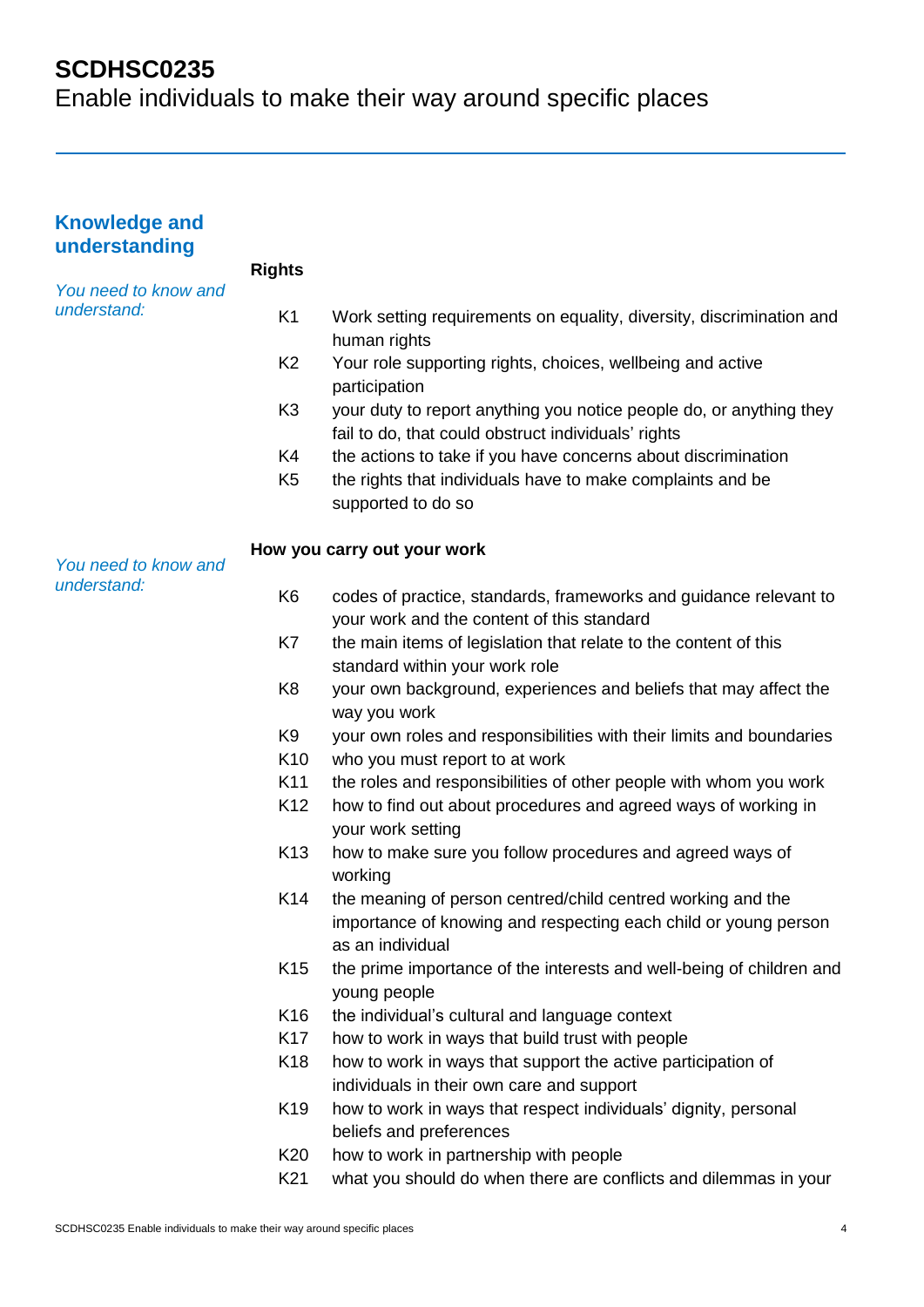|                                     | K22                                | work<br>how and when you should seek support in situations beyond your<br>experience and expertise                         |  |  |
|-------------------------------------|------------------------------------|----------------------------------------------------------------------------------------------------------------------------|--|--|
|                                     | Theory for practice                |                                                                                                                            |  |  |
| You need to know and<br>understand: | K <sub>23</sub>                    | the factors that may affect the health, wellbeing and                                                                      |  |  |
|                                     | K24                                | development of individuals you care for or support<br>how these affect individuals and how they may affect different       |  |  |
|                                     | K <sub>25</sub>                    | individuals differently<br>the main stages of human development                                                            |  |  |
|                                     | <b>Communication</b>               |                                                                                                                            |  |  |
| You need to know and<br>understand: | K <sub>26</sub>                    | factors that can have a positive or negative effect on the way people<br>communicate                                       |  |  |
|                                     | K27                                | different methods of communicating                                                                                         |  |  |
|                                     |                                    | Personal and professional development                                                                                      |  |  |
| You need to know and<br>understand: | K <sub>28</sub><br>K <sub>29</sub> | why it is important to reflect on how you do your work<br>how to use your reflections to improve the way you work          |  |  |
|                                     | <b>Health and Safety</b>           |                                                                                                                            |  |  |
| You need to know and<br>understand: | K30                                | your work setting policies and practices for health, safety and<br>security                                                |  |  |
|                                     | K31                                | practices that help to prevent and control infection in the context of<br>this standard                                    |  |  |
|                                     | Safe-guarding                      |                                                                                                                            |  |  |
| You need to know and<br>understand: | K32                                | the duty that everyone has to raise concerns about possible harm or<br>abuse, poor or discriminatory practices             |  |  |
|                                     | K33                                | signs and symptoms of harm or abuse                                                                                        |  |  |
|                                     | K34                                | how and when to report any concerns about abuse, poor or<br>discriminatory practice, resources or operational difficulties |  |  |
|                                     | K35                                | what to do if you have reported concerns but no action is taken to<br>address them                                         |  |  |
|                                     |                                    | <b>Handling information</b>                                                                                                |  |  |
| You need to know and<br>understand: | K36                                | legal requirements, policies and procedures for the security and                                                           |  |  |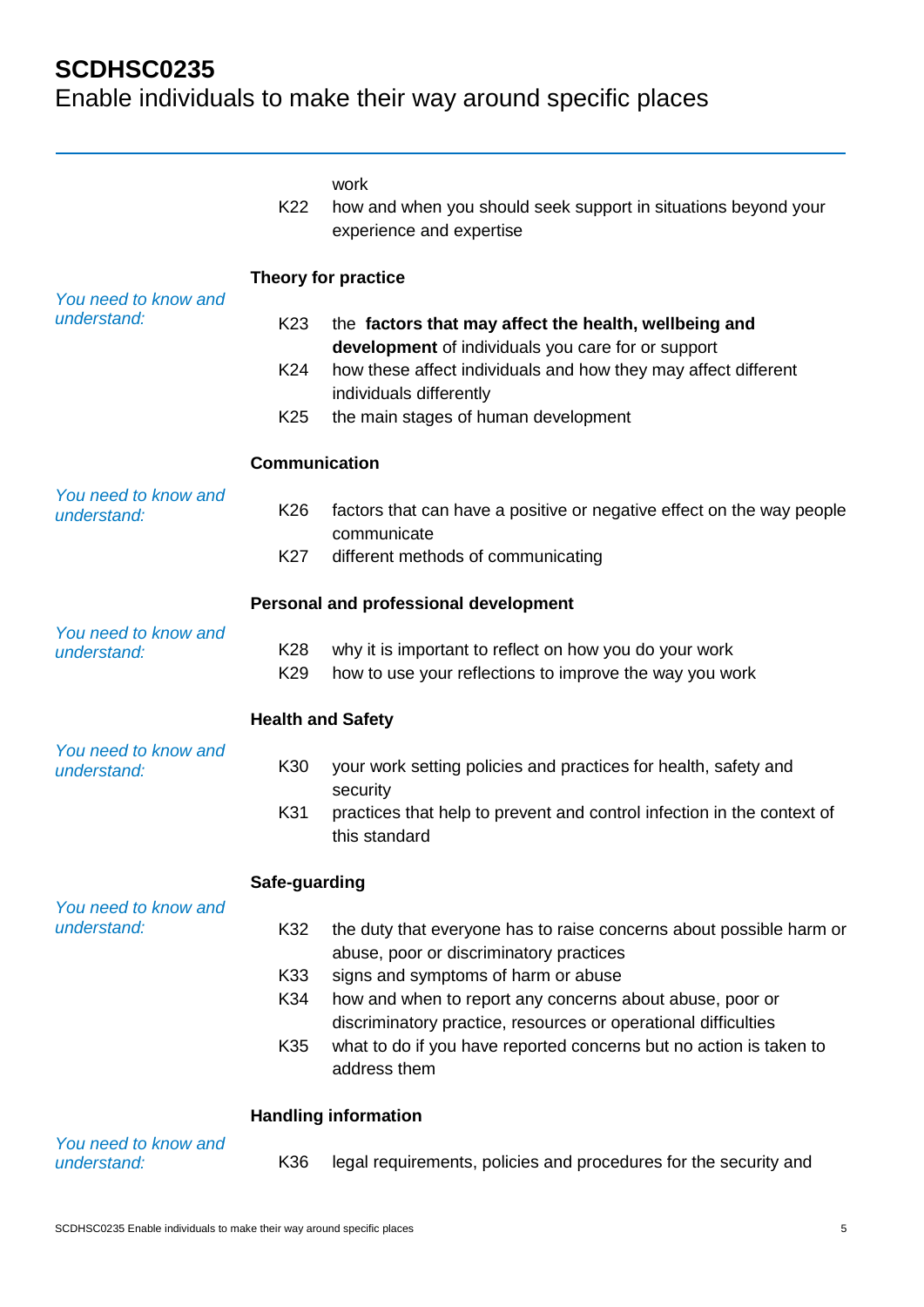### Enable individuals to make their way around specific places

|     | confidentiality of information                                    |
|-----|-------------------------------------------------------------------|
| K37 | work setting requirements for recording information and producing |
|     | reports including the use of electronic communication             |
| K38 | what confidentiality means                                        |
| K39 | how to maintain confidentiality in your work                      |
| K40 | when and how to pass on information                               |

#### **Specific to this NOS**

*You need to know and understand:*

- K41 the types of injuries, disabilities, illnesses and other factors for people needing to be supported to learn how to move around specific places effectively
- K42 the type of aids that are available to meet the needs of the individual
- K43 the type of **obstacles** that an individual will need to negotiate to assist them, as far as they are able, to maintain their independence within specific places
- K44 health and safety issues and potential hazards and risks when supporting an individual to move around specific places
- K45 how to support the development and evaluation of individualised programmes, taking account of the needs, circumstances and preferences of the individual
- K46 how to identify and set up specific places to meet the needs, circumstances and preferences of the individual to minimise and manage risks
- K47 how to support the individual safely and ways of helping the individual to negotiate and minimise hazards and risks in different specific places
- K48 actions to take when you observe key changes in the condition and circumstances of the individual
- K49 national and local guidance on falls prevention and factors that impact on falls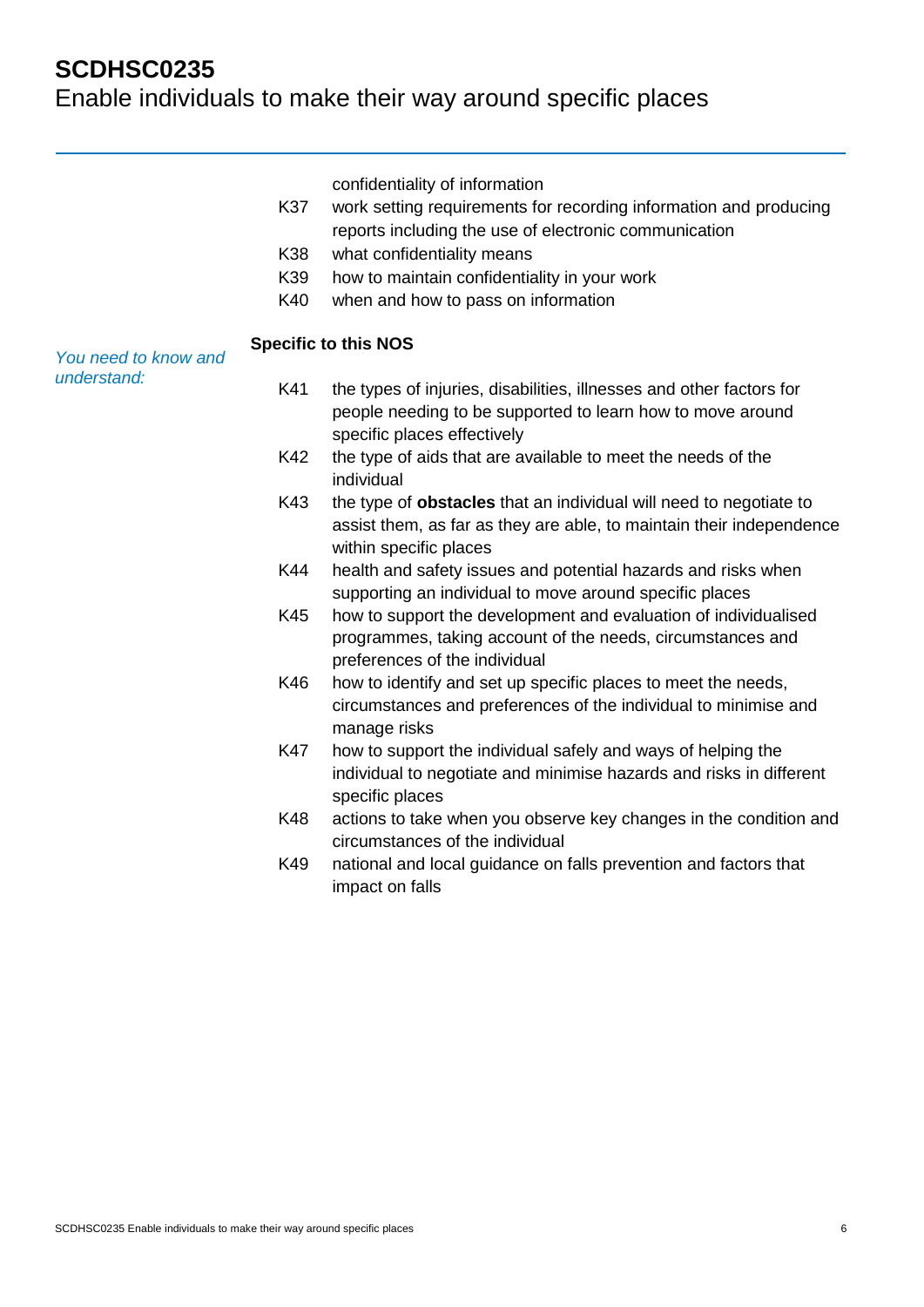Enable individuals to make their way around specific places

### **Additional Information**

**Scope/range related to performance criteria**

The details in this field are explanatory statements of scope and/or examples of possible contexts in which the NOS may apply; they are not to be regarded as range statements required for achievement of the NOS.

Note: Where an individual finds it difficult or impossible to express their own preferences and make decisions about their life, achievement of this standard may require the involvement of advocates or others who are able to represent the views and best interests of the individual.

Where there are language differences within the work setting, achievement of this standard may require the involvement of interpreters or translation services.

**Active participation** is a way of working that regards individuals as active partners in their own care or support rather than passive recipients. Active participation recognises each individual's right to participate in the activities and relationships of everyday life as independently as possible. **Aids** may include: walking sticks; walking frames; wheel chairs; guide dogs To **communicate** may include using the individual's preferred spoken language, the use of signs, the use of symbols or pictures, writing, objects of reference, communication passports, other non verbal forms of communication, human and technological aids to communication **Specific places** may include indoor areas such as home or work; outdoor areas especially routes regularly used; and social environments where people wish to pursue their interests

The **individual** is the person you support or care for in your work **Key people** are those who are important to an individual and who can make a difference to his or her well-being. Key people may include family, friends, carers and others with whom the individual has a supportive relationship **Others** are your colleagues and other professionals whose work contributes to the individual's well-being and who enable you to carry out your role.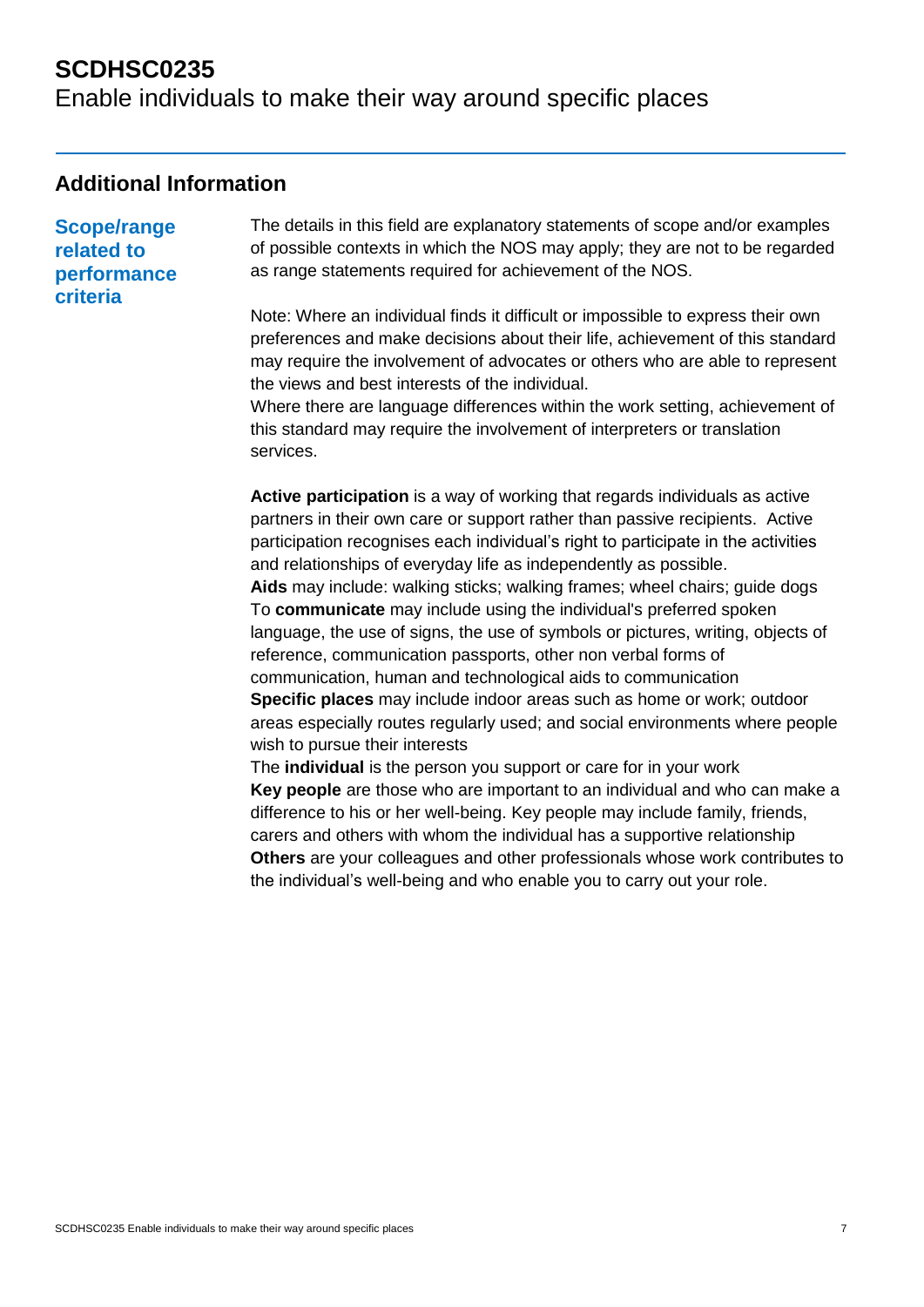Enable individuals to make their way around specific places

**Scope/range related to knowledge and understanding**

The details in this field are explanatory statements of scope and/or examples of possible contexts in which the NOS may apply; they are not to be regarded as range statements required for achievement of the NOS.

### **All knowledge statements must be applied in the context of this standard.**

**Factors that may affect the health, wellbeing and development** of individuals may include adverse circumstances or trauma before or during birth; autistic spectrum conditions; dementia; family circumstances; frailty; harm or abuse; injury; learning disability; medical conditions (chronic or acute); mental health; physical disability; physical ill health; poverty; profound or complex needs; sensory needs; social deprivation; substance misuse

**Obstacles** may include plants; vehicles; doors; stairs; furniture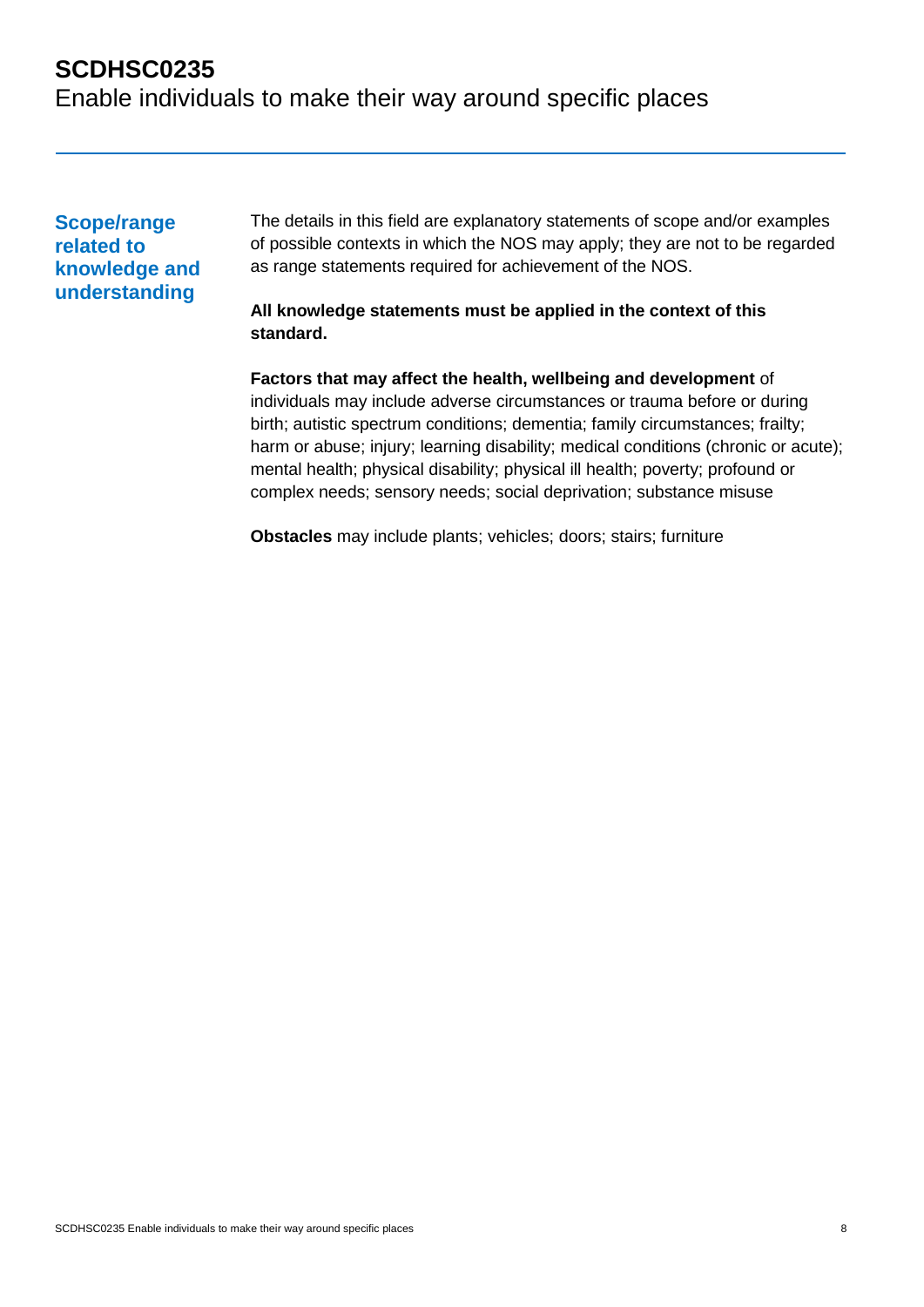Enable individuals to make their way around specific places

**Values** Adherence to codes of practice or conduct where applicable to your role and the principles and values that underpin your work setting, including the rights of children, young people and adults. These include the rights: To be treated as an individual To be treated equally and not be discriminated against To be respected To have privacy To be treated in a dignified way To be protected from danger and harm To be supported and cared for in a way that meets their needs, takes account of their choices and also protects them

> To communicate using their preferred methods of communication and language

To access information about themselves